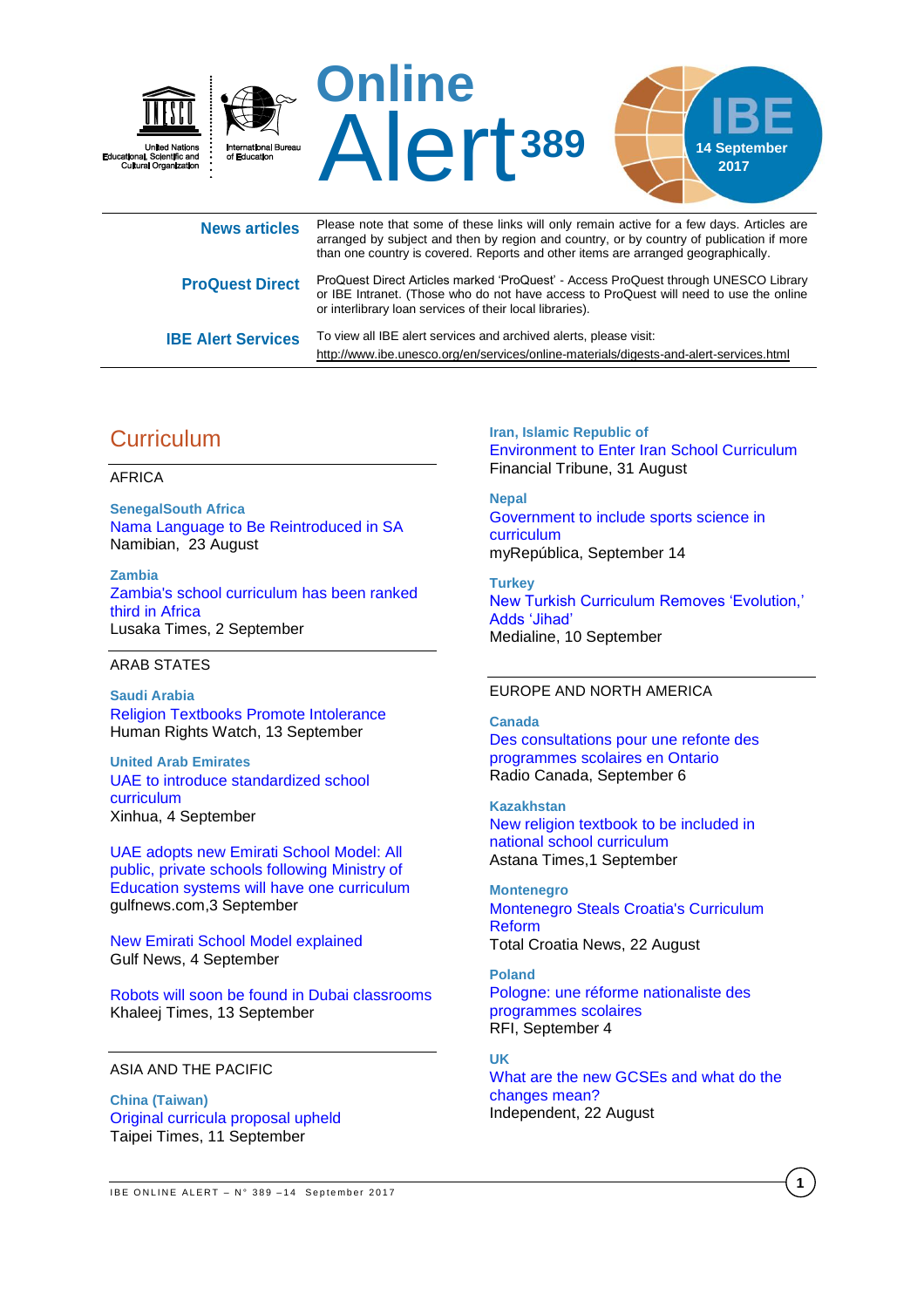**UK (Scotland)** [Curriculum reforms are a 'disaster' for poor](http://www.scotsman.com/news/education/curriculum-reforms-are-a-disaster-for-poor-pupils-1-4549925)  [pupils](http://www.scotsman.com/news/education/curriculum-reforms-are-a-disaster-for-poor-pupils-1-4549925) The Scotsman, 3 September

**Ukraine** [New primary education standards to be](https://www.ukrinform.net/rubric-society/2288439-new-primary-education-standards-to-be-implemented-at-100-ukrainian-schools.html)  [implemented at 100 Ukrainian schools](https://www.ukrinform.net/rubric-society/2288439-new-primary-education-standards-to-be-implemented-at-100-ukrainian-schools.html) Ukrinform. Ukraine and world news, 23 August

### LATIN AMERICA AND THE CARIBBEAN

**Argentina** [Soledad Acuña: "Los alumnos de 5° año no](http://www.lanacion.com.ar/2060091-soledad-acuna-los-alumnos-de-5-ano-no-van-a-trabajar-van-a-hacer-practicas-para-formarse)  [van a trabajar, van a hacer prácticas para](http://www.lanacion.com.ar/2060091-soledad-acuna-los-alumnos-de-5-ano-no-van-a-trabajar-van-a-hacer-practicas-para-formarse)  [formarse"](http://www.lanacion.com.ar/2060091-soledad-acuna-los-alumnos-de-5-ano-no-van-a-trabajar-van-a-hacer-practicas-para-formarse) La Nacion, 6 septiembre

[Ciudad: todos los alumnos de la secundaria](https://www.clarin.com/sociedad/ciudad-alumnos-secundaria-deberan-trabajar-ultimo-ano_0_SJf1VrGtZ.html)  [deberán trabajar en el](https://www.clarin.com/sociedad/ciudad-alumnos-secundaria-deberan-trabajar-ultimo-ano_0_SJf1VrGtZ.html) último año Clarin, 28 agosto

[Planean cambios pedagógicos en Primaria y](http://www.lacapitalmdp.com/planean-cambios-pedagogicos-en-primaria-y-secundaria-para-el-2018/)  [Secundaria para el 2018](http://www.lacapitalmdp.com/planean-cambios-pedagogicos-en-primaria-y-secundaria-para-el-2018/) La Capital de Mar del Plata, 6 sept. 2017

**Mexico** [Arranca SEP programa piloto de autonomía](http://noticieros.televisa.com/ultimas-noticias/nacional/2017-08-28/arranca-sep-programa-piloto-autonomia-curricular-mil-escuelas/)  [curricular en mil escuelas](http://noticieros.televisa.com/ultimas-noticias/nacional/2017-08-28/arranca-sep-programa-piloto-autonomia-curricular-mil-escuelas/) Noticieros Televisa, 28 agosto

**Venezuela** [Reforma curricular obliga a liceístas a estar](http://www.el-nacional.com/noticias/educacion/reforma-curricular-obliga-liceistas-estar-mas-horas-clases_200500)  [más de 7 horas en clases](http://www.el-nacional.com/noticias/educacion/reforma-curricular-obliga-liceistas-estar-mas-horas-clases_200500) El Nacional.com, 25 agosto

[Andiep: Nuevo currículo de educación básica](http://noticiaaldia.com/2017/09/andiep-nuevo-curriculo-educacion-basica-entrara-vigencia-octubre/)  [entrará en vigencia ...](http://noticiaaldia.com/2017/09/andiep-nuevo-curriculo-educacion-basica-entrara-vigencia-octubre/) Noticia al Dia, 4 septiembre

# Education Reform

### AFRICA

### **Congo**

[Dossier : l'Enseignement à l'heure de la](https://actualite.cd/2017/08/28/dossier-lenseignement-a-lheure-de-reforme-rdc/)  [réforme en RDC](https://actualite.cd/2017/08/28/dossier-lenseignement-a-lheure-de-reforme-rdc/) ACTUALITE.CD, August 28

## ARAB STATES

[Rentrée scolaire : ce qui va changer cette](http://www.jeuneafrique.com/471054/societe/rentree-scolaire-ce-qui-va-changer-cette-annee-dans-les-pays-du-maghreb/)  [année dans les pays du Maghreb](http://www.jeuneafrique.com/471054/societe/rentree-scolaire-ce-qui-va-changer-cette-annee-dans-les-pays-du-maghreb/) Jeune Afrique, September 4

**Jordan** [Razzaz outlines Education Ministry's plan for](http://jordantimes.com/news/local/razzaz-outlines-education-ministry%E2%80%99s-plan-structural-change)  [structural change](http://jordantimes.com/news/local/razzaz-outlines-education-ministry%E2%80%99s-plan-structural-change) Jordan Times, 12 September

### EUROPE AND NORTH AMERICA

**Poland** [Poland rips up school system in rapid reform](http://www.euronews.com/2017/09/08/poland-rips-up-school-system-in-rapid-reform) euronews, 8 September

[Poland education reform to slash thousands of](http://www.dw.com/en/poland-education-reform-to-slash-thousands-of-teachers-jobs/a-40333721)  [teachers' jobs](http://www.dw.com/en/poland-education-reform-to-slash-thousands-of-teachers-jobs/a-40333721) Deutsche Welle, 2 September

[Poland teaches controversy with new](https://www.neweurope.eu/article/poland-teaches-controversy-new-education-reform/)  [education reform](https://www.neweurope.eu/article/poland-teaches-controversy-new-education-reform/) New Europe, 4 September

**Ukraine** [Parliament OK's law to bring Ukrainian](https://www.kyivpost.com/ukraine-politics/parliament-oks-law-bring-ukrainian-education-closer-european-standards.html)  [education closer to European standards](https://www.kyivpost.com/ukraine-politics/parliament-oks-law-bring-ukrainian-education-closer-european-standards.html) KyivPost, 5 September

## Early Childhood Education

### ASIA AND THE PACIFIC

**India** [NCERT plans national curriculum for pre](http://www.hindustantimes.com/india-news/ncert-plans-national-curriculum-for-pre-schools-across-india/story-XfV3QnENWY3W1thdnuqfTN.html)[schools across India](http://www.hindustantimes.com/india-news/ncert-plans-national-curriculum-for-pre-schools-across-india/story-XfV3QnENWY3W1thdnuqfTN.html) Hindustan Times, 1 September

**Singapore** [MOE sharing resources as it moves to ease](http://www.straitstimes.com/singapore/education/moe-sharing-resources-as-it-moves-to-ease-fears-over-pre-school-pressure)  [fears over pre-school pressure](http://www.straitstimes.com/singapore/education/moe-sharing-resources-as-it-moves-to-ease-fears-over-pre-school-pressure) The Straits Times, 28 August

## Education System

## AFRICA

**Cameroon** [Le Cameroun et l'UNESCO ensemble pour](http://www.cameroon-info.net/article/cameroun-education-le-cameroun-et-lunesco-ensemble-pour-abolir-les-violences-basees-sur-le-301614.html)  [abolir les violences basées sur le genre en](http://www.cameroon-info.net/article/cameroun-education-le-cameroun-et-lunesco-ensemble-pour-abolir-les-violences-basees-sur-le-301614.html)  [milieu scolaire](http://www.cameroon-info.net/article/cameroun-education-le-cameroun-et-lunesco-ensemble-pour-abolir-les-violences-basees-sur-le-301614.html) Cameroon-Info.Net, September 13

**Liberia** [Liberian Students Shine in Academic Studies](http://allafrica.com/stories/201709080819.html)  [New Study Shows](http://allafrica.com/stories/201709080819.html) Capitol Times, 8 September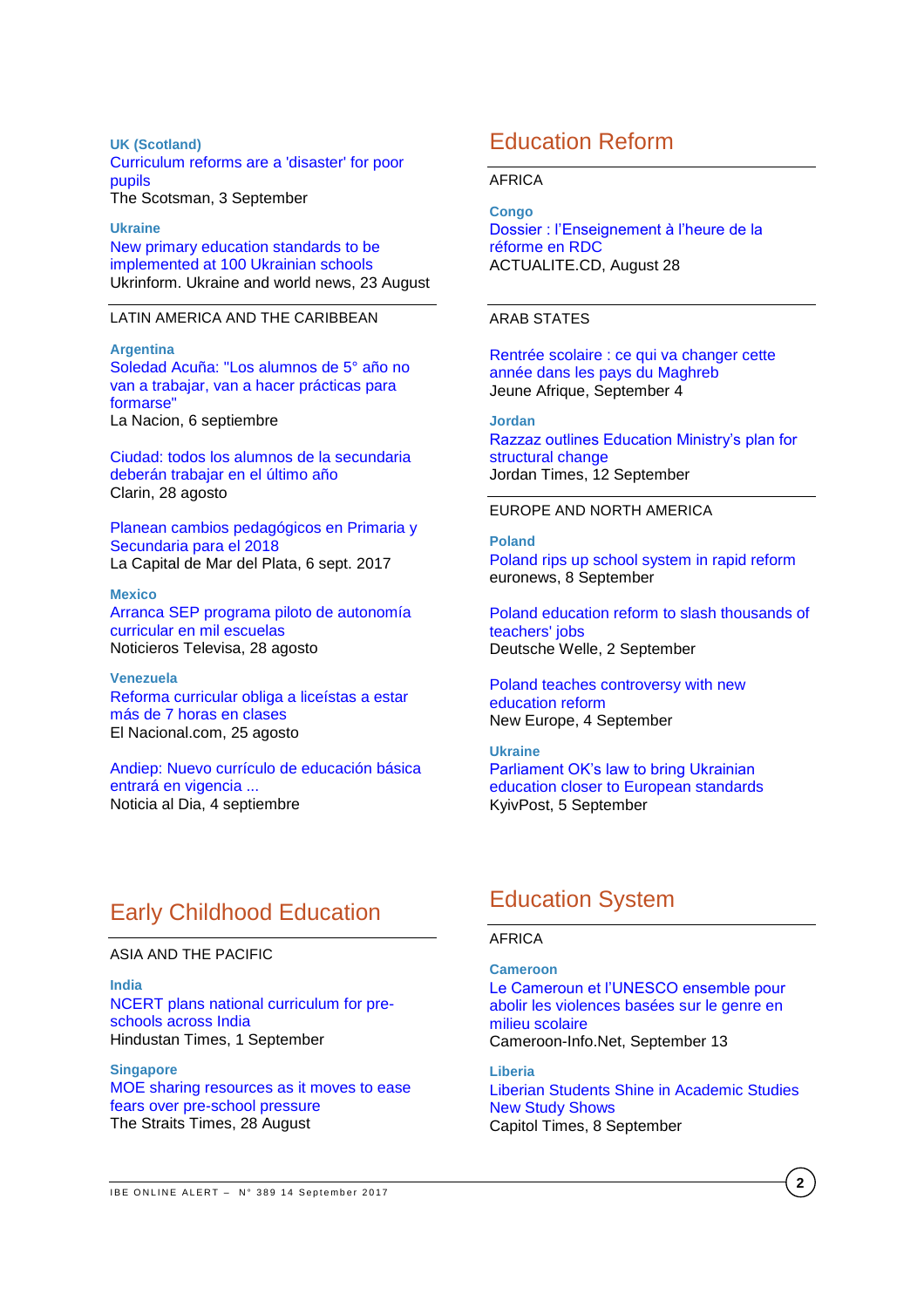### ASIA AND THE PACIFIC

**Cambodia** [Literacy target of a Sustainable Development](http://www.phnompenhpost.com/analysis-and-op-ed/literacy-target-sustainable-development-goal)  **[Goal](http://www.phnompenhpost.com/analysis-and-op-ed/literacy-target-sustainable-development-goal)** Phnom Penh Post, 11 September

**Japan** [Japanese education system](http://nation.com.pk/columns/22-Aug-2017/japanese-education-system) The Nation, 22 August

## EUROPE AND NORTH AMERICA

**Spain** ["Tenemos un sistema educativo muy rígido, un](http://www.20minutos.es/noticia/3128794/0/educacion-equidad-entrevista-jose-saturnino-martinez/)  [30% de jóvenes no ha podido seguir](http://www.20minutos.es/noticia/3128794/0/educacion-equidad-entrevista-jose-saturnino-martinez/)  [estudiando"](http://www.20minutos.es/noticia/3128794/0/educacion-equidad-entrevista-jose-saturnino-martinez/) 20minutos, 12 septiembre

## Teacher Education

### AFRICA

**Congo** [Nouvelles technologies -](http://fr.allafrica.com/stories/201709100223.html) Initiation des [enseignants à l'outil informatique](http://fr.allafrica.com/stories/201709100223.html) Agence d'information d'Afrique Centrale, 9 septembre

**Kenya** [170,000 Teachers to Be Trained On New](http://allafrica.com/stories/201709040004.html)  **[Curriculum](http://allafrica.com/stories/201709040004.html)** Daily Nation, 4 September

**Tanzania** [Challenges of Teacher Education](http://allafrica.com/stories/201708180573.html) Pambazuka News, 17 August

## Inclusive Education

### AFRICA

**Burkina Faso** Education de base - [51,4% des enfants et](http://fr.allafrica.com/stories/201709120490.html)  [adolescents hors des classes](http://fr.allafrica.com/stories/201709120490.html) Sidwaya Quotidien, 12 septembre

**Ghana** [Inclusive education is our priority –](https://www.ghanaweb.com/GhanaHomePage/NewsArchive/Inclusive-education-is-our-priority-Gender-Minister-576616) Gender **[Minister](https://www.ghanaweb.com/GhanaHomePage/NewsArchive/Inclusive-education-is-our-priority-Gender-Minister-576616)** Ghanaweb, 2 September

**Nigeria** [Policy tinkering as experts mull basic, inclusive](https://www.nigeriatoday.ng/2017/08/policy-tinkering-as-experts-mull-basic-inclusive-education-system/)  [education system](https://www.nigeriatoday.ng/2017/08/policy-tinkering-as-experts-mull-basic-inclusive-education-system/) Nigeria Today, 28 August

**Sierra Leone** [Sierra Leone News: EFA-SL diagnoses SDG4](http://awoko.org/2017/08/23/sierra-leone-news-efa-sl-diagnoses-sdg4-education-2030-implementation-in-salone/)  [Education 2030 implementation in Salone](http://awoko.org/2017/08/23/sierra-leone-news-efa-sl-diagnoses-sdg4-education-2030-implementation-in-salone/) Awoko, 23 August

### ARAB STATES

**Qatar** [Education Ministry supports the disabled](http://www.thepeninsulaqatar.com/article/12/09/2017/Education-Ministry-supports-the-disabled) The Peninsula Qatar, 12 September

## ASIA AND THE PACIFIC

#### **India**

[Diploma in elementary education now](http://www.navhindtimes.in/diploma-in-elementary-education-now-compulsory-for-untrained-teachers/)  [compulsory for untrained teachers](http://www.navhindtimes.in/diploma-in-elementary-education-now-compulsory-for-untrained-teachers/) The Navhind Times, 9 September

## Reports, publications, etc.

### AFRICA

**Liberia**

[Can Outsourcing Improve Liberia's Schools?](https://www.cgdev.org/sites/default/files/partnership-schools-for-liberia.pdf)  [Preliminary Results from Year One of a Three-](https://www.cgdev.org/sites/default/files/partnership-schools-for-liberia.pdf)[Year Randomized Evaluation of Partnership](https://www.cgdev.org/sites/default/files/partnership-schools-for-liberia.pdf)  [Schools for Liberia](https://www.cgdev.org/sites/default/files/partnership-schools-for-liberia.pdf) Mauricio Romero et al. Center for Global Development, September 2017

EUROPE AND NORTH AMERICA

[Teachers and trainers in work-based](https://publications.europa.eu/en/publication-detail/-/publication/88780c83-6b64-11e7-b2f2-01aa75ed71a1/language-en)  [learning/apprenticeships](https://publications.europa.eu/en/publication-detail/-/publication/88780c83-6b64-11e7-b2f2-01aa75ed71a1/language-en) European Commission, 2017

[Public opinion and the acceptance and](https://publications.europa.eu/en/publication-detail/-/publication/a29f75ba-dc81-11e6-ad7c-01aa75ed71a1/language-en)  [feasibility of educational reforms](https://publications.europa.eu/en/publication-detail/-/publication/a29f75ba-dc81-11e6-ad7c-01aa75ed71a1/language-en) European Commission, 2017

[Analyse comparative du temps d'instruction](https://publications.europa.eu/en/publication-detail/-/publication/96d6a299-7278-11e7-b2f2-01aa75ed71a1/language-en)  [dans l'enseignement obligatoire à temps plein](https://publications.europa.eu/en/publication-detail/-/publication/96d6a299-7278-11e7-b2f2-01aa75ed71a1/language-en)  [en Europe 2016/2017](https://publications.europa.eu/en/publication-detail/-/publication/96d6a299-7278-11e7-b2f2-01aa75ed71a1/language-en) Eurydice, 2017

**France** [Enseigner la géographie en français](http://lefildubilingue.org/ressources/enseigner-la-geographie-en-francais) CIEP, 2017

[La scolarisation en petite section de maternelle](http://www.ladocumentationfrancaise.fr/var/storage/rapports-publics/174000672.pdf) LELOUP Marie-Hélène et al. Ministère de l'Éducation nationale - Inspection générale de l'Éducation nationale, 2017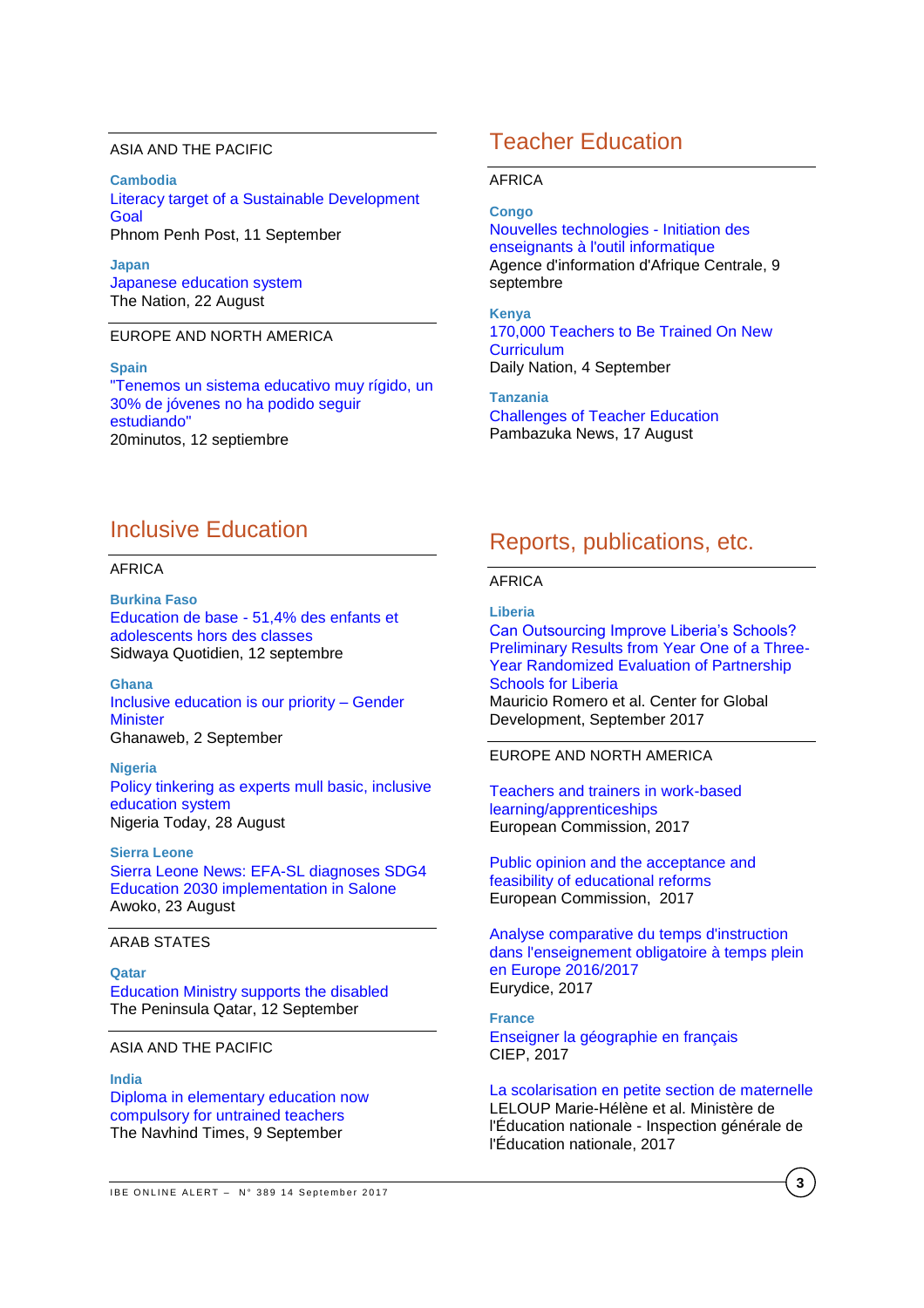[Rapport d'information fait au nom de la](http://www.senat.fr/notice-rapport/2016/r16-577-notice.html)  [commission de la culture, de l'éducation et de](http://www.senat.fr/notice-rapport/2016/r16-577-notice.html)  [la communication et de la commission des](http://www.senat.fr/notice-rapport/2016/r16-577-notice.html)  [finances par le groupe de travail sur la réforme](http://www.senat.fr/notice-rapport/2016/r16-577-notice.html)  [des rythmes scolaires](http://www.senat.fr/notice-rapport/2016/r16-577-notice.html) Sénat, 2017

### LATIN AMERICA AND THE CARIBBEAN

[State of the art and policy guidelines on the](http://unesdoc.unesco.org/images/0024/002476/247650e.pdf)  [training and professional development of early](http://unesdoc.unesco.org/images/0024/002476/247650e.pdf)  [childhood teachers in Latin America and the](http://unesdoc.unesco.org/images/0024/002476/247650e.pdf)  **[Caribbean](http://unesdoc.unesco.org/images/0024/002476/247650e.pdf)** OREALC/UNESCO, 2016

[Perspectives on teacher-policy development in](http://unesdoc.unesco.org/images/0024/002482/248295e.pdf)  [Latin America and the Caribbean: lessons](http://unesdoc.unesco.org/images/0024/002482/248295e.pdf)  [learnt from the Regional Strategy on Teachers](http://unesdoc.unesco.org/images/0024/002482/248295e.pdf) OREALC/UNESCO, 2016

### INTERNATIONAL

**OECD** [Transition from school to work: How hard is it](http://www.oecd-ilibrary.org/docserver/download/1e604198-en.pdf?expires=1505308168&id=id&accname=guest&checksum=8279218EF2F81726ADCC0565306D3380)  [across different age groups?](http://www.oecd-ilibrary.org/docserver/download/1e604198-en.pdf?expires=1505308168&id=id&accname=guest&checksum=8279218EF2F81726ADCC0565306D3380) OECD, 2017

[Regards sur l'éducation 2017 : Les indicateurs](http://www.oecd.org/fr/edu/regards-sur-l-education-19991495.htm)  [de l'OCDE](http://www.oecd.org/fr/edu/regards-sur-l-education-19991495.htm) OCDE, 2017

**UNESCO** [Education on the Holocaust and the prevention](http://unesdoc.unesco.org/images/0024/002480/248071E.pdf)  [of genocide: a policy guide](http://unesdoc.unesco.org/images/0024/002480/248071E.pdf) UNESCO, 2017 [Spanish](http://unesdoc.unesco.org/images/0025/002587/258766s.pdf)

[Reading the past, writing the future: fifty years](http://unesdoc.unesco.org/images/0024/002475/247563e.pdf)  [of promoting literacy](http://unesdoc.unesco.org/images/0024/002475/247563e.pdf) UNESCO, 2017

[Cracking the code: girls' and women's](http://unesdoc.unesco.org/images/0025/002534/253479e.pdf)  [education in science, technology, engineering](http://unesdoc.unesco.org/images/0025/002534/253479e.pdf)  [and mathematics \(STEM\)](http://unesdoc.unesco.org/images/0025/002534/253479e.pdf) UNESCO, 2017

[Protecting the right to education for refugees](http://unesdoc.unesco.org/images/0025/002510/251076e.pdf) [Working papers on education policy, 4.](http://unesdoc.unesco.org/images/0025/002510/251076e.pdf) UNESCO; 2017

**UNESCO-MGIEP** [Textbooks for Sustainable Development: A](http://mgiep.unesco.org/wp-content/uploads/2017/07/COMPLETE-GUIDEBOOK_Textbooks-for-Sustainable-Development_2.pdf)  [Guide to Embedding](http://mgiep.unesco.org/wp-content/uploads/2017/07/COMPLETE-GUIDEBOOK_Textbooks-for-Sustainable-Development_2.pdf) UNESCO-MGIEP, 2017

#### **UNICEF**

[Construire l'avenir : les enfants et les objectifs](https://www.unicef-irc.org/publications/891/) [de développement durable dans les pays](https://www.unicef-irc.org/publications/891/)  [riches](https://www.unicef-irc.org/publications/891/) Unicef, 2017

## **Miscellaneous**

[Collecting the right data to make education](http://www.globalpartnership.org/blog/collecting-right-data-make-education-more-inclusive)  [more inclusive](http://www.globalpartnership.org/blog/collecting-right-data-make-education-more-inclusive) Global Partnership for Education

[UNESCO eAtlas of Literacy](http://tellmaps.com/uis/literacy/#!/tellmap/-601865091) UNESCO Institute for Statistics